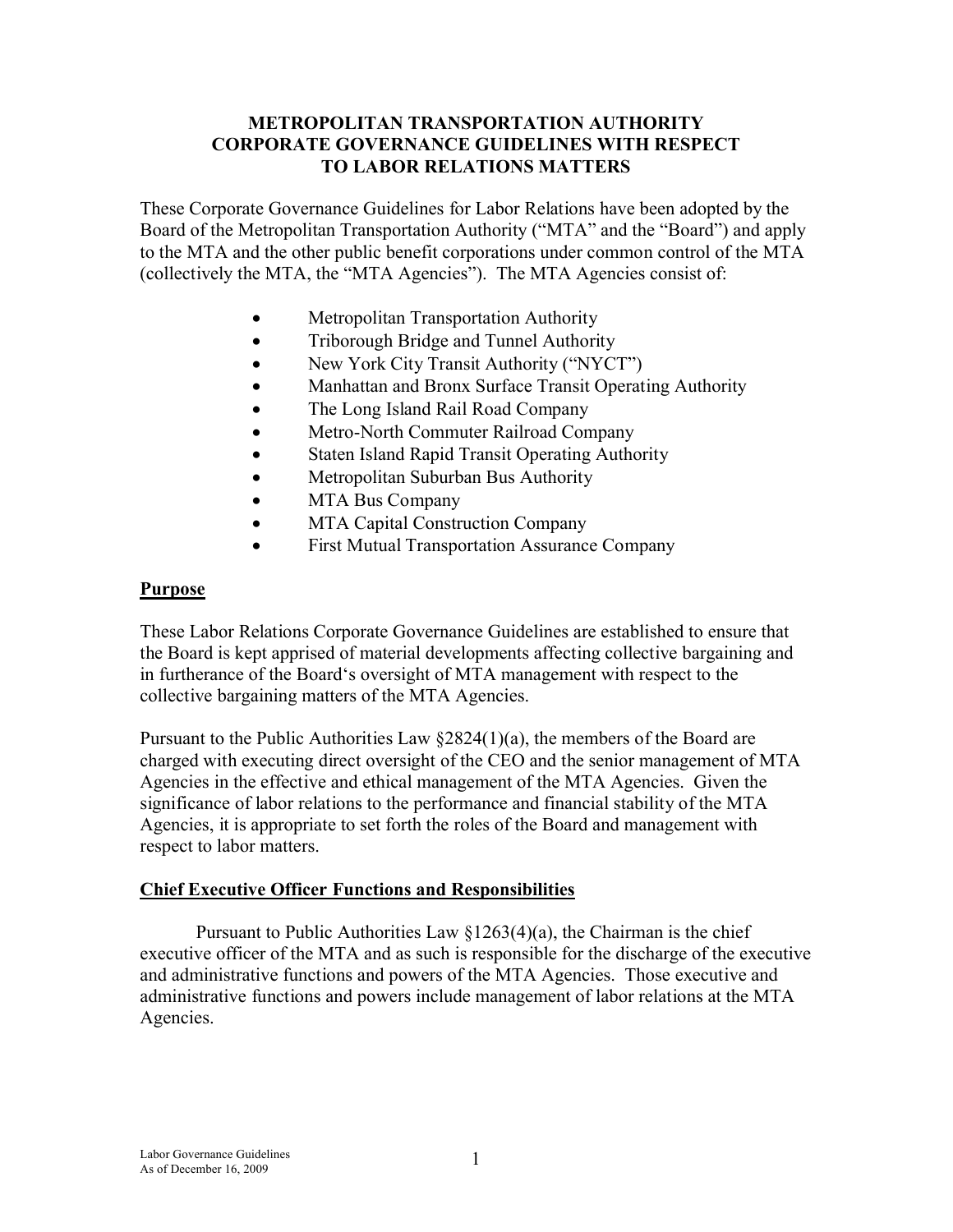# **Board Member Functions and Responsibilities**

The MTA Board is responsible for:

- 1. oversight of the Chair/CEO and other MTA senior management in the effective and ethical management of the labor relations of MTA Agencies;
- 2. considering, and determining whether to ratify, collective bargaining agreements negotiated by MTA management.

To carry out these responsibilities, the Board must be properly informed. Toward that end, below are Governance Guidelines with respect to labor matters.

# **Responsibilities of the MTA Chairman/CEO, MTA Director of Labor Relations and Agency Presidents to the Board with Respect to Labor Matters**

1. The Chairman/CEO, as the official with executive and administrative responsibility for labor matters, shall serve as the principal liaison between management and the Board with respect to labor matters. The Chairman/CEO may act through his designee, the MTA Director of Labor Relations, in connection with providing the Board with information regarding the labor matters of the MTA Agencies that is relevant both to specific decisions that the Board is required to make and to the Board's effective fulfillment of its oversight responsibility.

2. The Chairman/CEO shall assure that members of the Board receive regular and timely briefings or communiqués concerning significant developments with respect to labor matters. Such briefings or communications, which customarily shall be made by the MTA Director of Labor Relations, shall be provided as needed to keep members of the Board apprised of significant developments with respect to labor matters. Significant developments shall include, but not be limited to:

- the forthcoming expiration of a major collective bargaining agreement (CBA) ;
- key bargaining objectives;
- the status of negotiations with respect an impactful CBA, including the parties' negotiating positions;
- proposed agreement to interest arbitration or public interest arbitration;
- the status of impasse proceedings, if any, leading to Taylor Law public interest arbitration or, in the case of the commuter rail lines, the status of bargaining-related proceedings under the Railway Labor Act;
- pending contract modifications or interpretations with a substantial cost.

3. Contracts reached by management and ratified by the Union, shall customarily be presented to the relevant Board operating committee(s) and the Finance